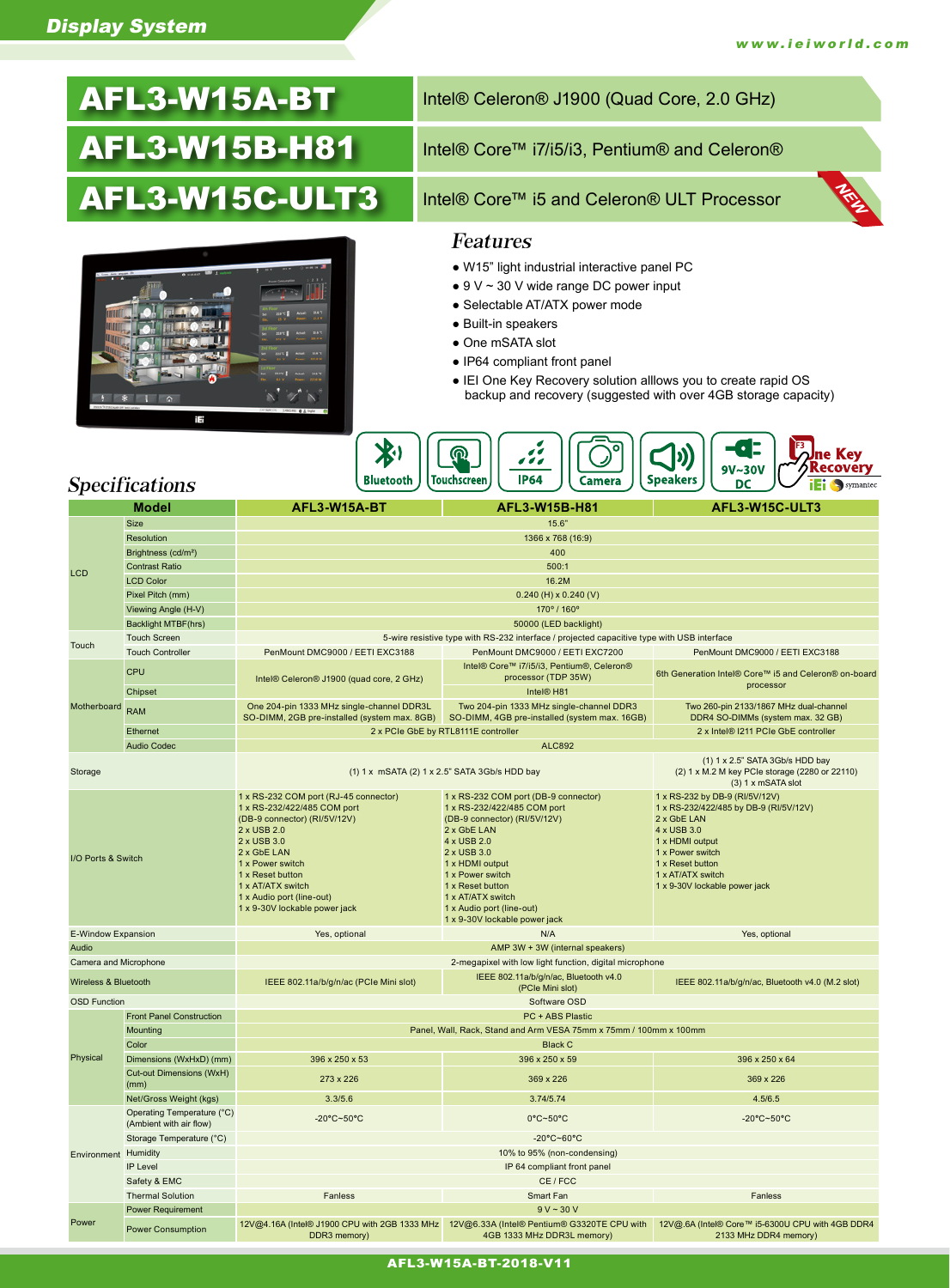# Ordering Information

#### **● Intel® Celeron® Platform**

| Part No.                  | <b>Description</b>                                                                                                                                                                                                  |
|---------------------------|---------------------------------------------------------------------------------------------------------------------------------------------------------------------------------------------------------------------|
| AFL3-W15A-BT-J1/PC/2G-R13 | Wide 15.6" 400 cd/m <sup>2</sup> 1366 x 768 fanless panel PC with Intel® Celeron® J1900 quad core 2 GHz, 802.11a/b/q/n/ac, projected capacitive touch screen,<br>2GB DDR3L RAM, 2-megapixel camera, microphone, R13 |
| AFL3-W15A-BT-J1/R/2G-R13  | Wide 15.6" 400 cd/m <sup>2</sup> 1366 x 768 fanless panel PC with Intel® Celeron® J1900 quad core 2 GHz, 802.11a/b/q/n/ac, resistive touch window, 2GB DDR3L<br>RAM, 2-megapixel camera, microphone, R13            |

#### **● Intel® H81 Platform**

| Part No.                   | <b>Description</b>                                                                                                                                                                                                                               |
|----------------------------|--------------------------------------------------------------------------------------------------------------------------------------------------------------------------------------------------------------------------------------------------|
| AFL3-W15B-H81-P/R/4G-R13   | Wide 15.6" 400 cd/m <sup>2</sup> 1366 x 768 panel PC with Intel® H81 chipset, Intel® Pentium® G3320TE dual-core processor (2.3 GHz), TDP 35W, two 2GB DDR3<br>RAM, 802.11a/b/q/n/ac, resistive touch screen, 2-megapixel camera, microphone, R13 |
| AFL3-W15B-H81-i3/R/4G-R13  | Wide 15.6" 400 cd/m <sup>2</sup> 1366 x 768 panel PC with Intel® H81 chipset, Intel® Core™ i3-4330T dual-core processor (3.0 GHz), TDP 35W, two 2GB DDR3<br>RAM, 802.11a/b/q/n/ac, resistive touch screen, 2-megapixel camera, microphone, R13   |
| AFL3-W15B-H81-i5/R/4G-R13  | Wide 15.6" 400 cd/m <sup>2</sup> 1366 x 768 panel PC with Intel® H81 chipset, Intel® Core™ i5-4570TE dual-core processor (2.7 GHz), TDP 35W, two 2GB DDR3<br>RAM, 802.11a/b/q/n/ac, resistive touch screen, 2-megapixel camera, microphone, R13  |
| AFL3-W15B-H81-P/PC/4G-R13  | Wide 15.6" 400 cd/m <sup>2</sup> 1366 x 768 panel PC with Intel® H81 chipset, Intel® Pentium® G3320TE dual-core processor (2.3 GHz), TDP 35W, two 2GB DDR3<br>RAM, 802.11a/b/q/n/ac, PCAP touch screen, 2-megapixel camera, microphone, R13      |
| AFL3-W15B-H81-i3/PC/4G-R13 | Wide 15.6" 400 cd/m <sup>2</sup> 1366 x 768 panel PC with Intel® H81 chipset, Intel® Core™ i3-4330T dual-core processor (3.0 GHz), TDP 35W, two 2GB DDR3<br>RAM, 802.11a/b/q/n/ac, PCAP touch screen, 2-megapixel camera, microphone, R13        |
| AFL3-W15B-H81-i5/PC/4G-R13 | Wide 15.6" 400 cd/m <sup>2</sup> 1366 x 768 panel PC with Intel® H81 chipset, Intel® Core™ i5-4570TE dual-core processor (2.7 GHz), TDP 35W, two 2GB DDR3<br>RAM, 802.11a/b/q/n/ac, PCAP touch screen, 2-megapixel camera, microphone, R13       |

#### **● Intel® Skylake ULT3 Platform**

| Part No.                    | <b>Description</b>                                                                                                                                                                                                                                       |
|-----------------------------|----------------------------------------------------------------------------------------------------------------------------------------------------------------------------------------------------------------------------------------------------------|
| AFL3-W15C-ULT3-C/R/4G-R13   | Wide 15.6" 400 cd/m <sup>2</sup> 1366 x 768 panel PC with with Intel® 14nm 6th generation mobile Celeron® 3955U (15W) on-board processor (ULT), one 4GB<br>DDR4 RAM, 802.11a/b/q/n/ac Wi-Fi module, resistive touch, 2-megapixel camera, microphone, R13 |
| AFL3-W15C-ULT3-i5/R/4G-R13  | Wide 15.6" 400 cd/m <sup>2</sup> 1366 x 768 panel PC with Intel® 14nm 6th generation mobile Core™ i5- 6300U (15W) on-board processor (ULT), one 4GB DDR4<br>RAM, 802.11a/b/q/n/ac Wi-Fi module, resistive touch, 2-megapixel camera, microphone, R13     |
| AFL3-W15C-ULT3-C/PC/4G-R13  | Wide 15.6" 400 cd/m <sup>2</sup> 1366 x 768 panel PC with with Intel® 14nm 6th generation mobile Celeron® 3955U (15W) on-board processor (ULT), one 4GB<br>DDR4 RAM, 802.11a/b/g/n/ac Wi-Fi module, PCAP touch, 2-megapixel camera, microphone, R13      |
| AFL3-W15C-ULT3-i5/PC/4G-R13 | Wide 15.6" 400 cd/m <sup>2</sup> 1366 x 768 panel PC with Intel® 14nm 6th generation mobile Core™ i5-6300U (15W) on-board processor (ULT), one 4GB DDR4<br>RAM, 802.11a/b/q/n/ac Wi-Fi module, PCAP touch, 2-megapixel camera, microphone, R13           |

# **Options**

| <b>Item</b>                                                      | AFL3 W15A-BT                                                                                | <b>AFL3 W15B H81</b>                                                                             | AFL3 W15C ULT3                                                                                     |  |
|------------------------------------------------------------------|---------------------------------------------------------------------------------------------|--------------------------------------------------------------------------------------------------|----------------------------------------------------------------------------------------------------|--|
| <b>Panel Mounting Kit</b>                                        | AFL3PK-W15A-R10                                                                             | AFL3PK-W15A-R10                                                                                  | AFL3PK-W15A-R10                                                                                    |  |
| <b>Wall Mounting Kit</b>                                         |                                                                                             |                                                                                                  |                                                                                                    |  |
| <b>Rack Mounting Kit</b>                                         | AFL3RK-W15A-R11                                                                             | AFL3RK-W15B-R10                                                                                  | AFL3RK-W15B-R10                                                                                    |  |
| Arm                                                              | ARM-11-RS/ARM-31-RS                                                                         |                                                                                                  |                                                                                                    |  |
| Stand                                                            | STAND-A21-R10/ STAND-210-R11/STAND-A19-RS/STAND-C19-R10                                     |                                                                                                  |                                                                                                    |  |
| <b>Magnetic Card Reader</b>                                      | AFL3P-W10MSR-U-R10                                                                          |                                                                                                  |                                                                                                    |  |
| <b>Barcode Scanner</b>                                           | AFL3-2D-R11                                                                                 |                                                                                                  |                                                                                                    |  |
| RFID Reader (13.56 MHz Mifare<br>Type) (for ATO assembly)        | AFL3-MF-RFID-KIT02-R10**                                                                    | AFL3-MF-RFID-KIT02-R10                                                                           | AFL3-MF-RFID-KIT02-R10                                                                             |  |
| *OS: Win 7 Embedded (64-bit)                                     | AFL3-W07A-BT-WES7P64-R11 (for PCAP touch)<br>AFL3-W07A-BT-WES7E64-R11 (for resistive touch) | AFL3-W15B-H81-WES7P64-R10 (for PCAP touch)<br>AFL3-W15B-H81-WES7E64-R10<br>(for resistive touch) | AFL3-W15C-ULT3-WES7P64-R10 (for PCAP touch)<br>AFL3-W15C-ULT3-WES7E64-R10<br>(for resistive touch) |  |
| *OS: Win 8 Embedded (64-bit)                                     | AFL3-W07A-BT-WE8S64-R10                                                                     | N/A                                                                                              | N/A                                                                                                |  |
| *OS: Win 10 IoT Enterprise (64-bit)<br>AFL3-W07A-BT-W10E64-E-R10 |                                                                                             | AFL3-W15B-H81-W10E64-V-R10                                                                       | AFL3-W15C-ULT3-W10E64-V-R10                                                                        |  |

\*\*RFID is supported after AFL3-xxA-BT R11 version

\*OS image with CD-ROM without storage

# **E-Window (for ATO assembly) E-Window**

| Part No.             | <b>Description</b>                                                                                                                 | <b>Supported Model</b>                                    |  |
|----------------------|------------------------------------------------------------------------------------------------------------------------------------|-----------------------------------------------------------|--|
| E-MPCIE-LAN-R10      | PCIe Mini card supports 1-port GbE with Realtek RTL8111E controller, with PMS 194C I/O bracket and 250mm cable,<br>R <sub>10</sub> | AFL3-W15A-BT-J1/PC/2G-R12*<br>AFL3-W15A-BT-J1/R/2G-R12*   |  |
| E-MPCIE-DLAN-R10     | PCIe Mini card supports 2-port GbE with Intel I211 controller, with PMS 194C I/O bracket and 250mm cable, R10                      |                                                           |  |
| $E-MPCIE-3G-R10$     | PCIe Mini card supports 3G WWAN module, with PMS 130C I/O bracket, RF antenna 300mm cable and GSM<br>antenna cable, R10            | AFL3-W15C-ULT3-C/PC/4G-R10<br>AFL3-W15C-ULT3-i5/PC/4G-R10 |  |
| E-MPCIE-CClink-R10   | PCIe Mini card supports CC-Link Slave interface according to V2.0 and V1.1, with PMS black C I/O bracket and<br>250mm cable, R10   |                                                           |  |
| E-MPCIE-PROFIBUS-R10 | PCIe Mini card supports universal PROFIBUS DP card for Master or Slave, with PMS black C I/O bracket and<br>250mm cable, R10       | AFL3-W15C-ULT3-i5/R/4G-R10<br>AFL3-W15C-ULT3-C/PC/4G-R10  |  |
| E-MPCIE-EtherCAT-R10 | PCIe Mini card supports universal Real-Time Ethernet protocols, with PMS black C I/O bracket and 280mm cable,<br>R <sub>10</sub>   | AFL3-W15C-ULT3-i5/PC/4G-R10                               |  |

\*Installation E-MPCIE-LAN-R10 & E-MPCIE-DLAN-R10 after remove AFL3-USBHUB-R10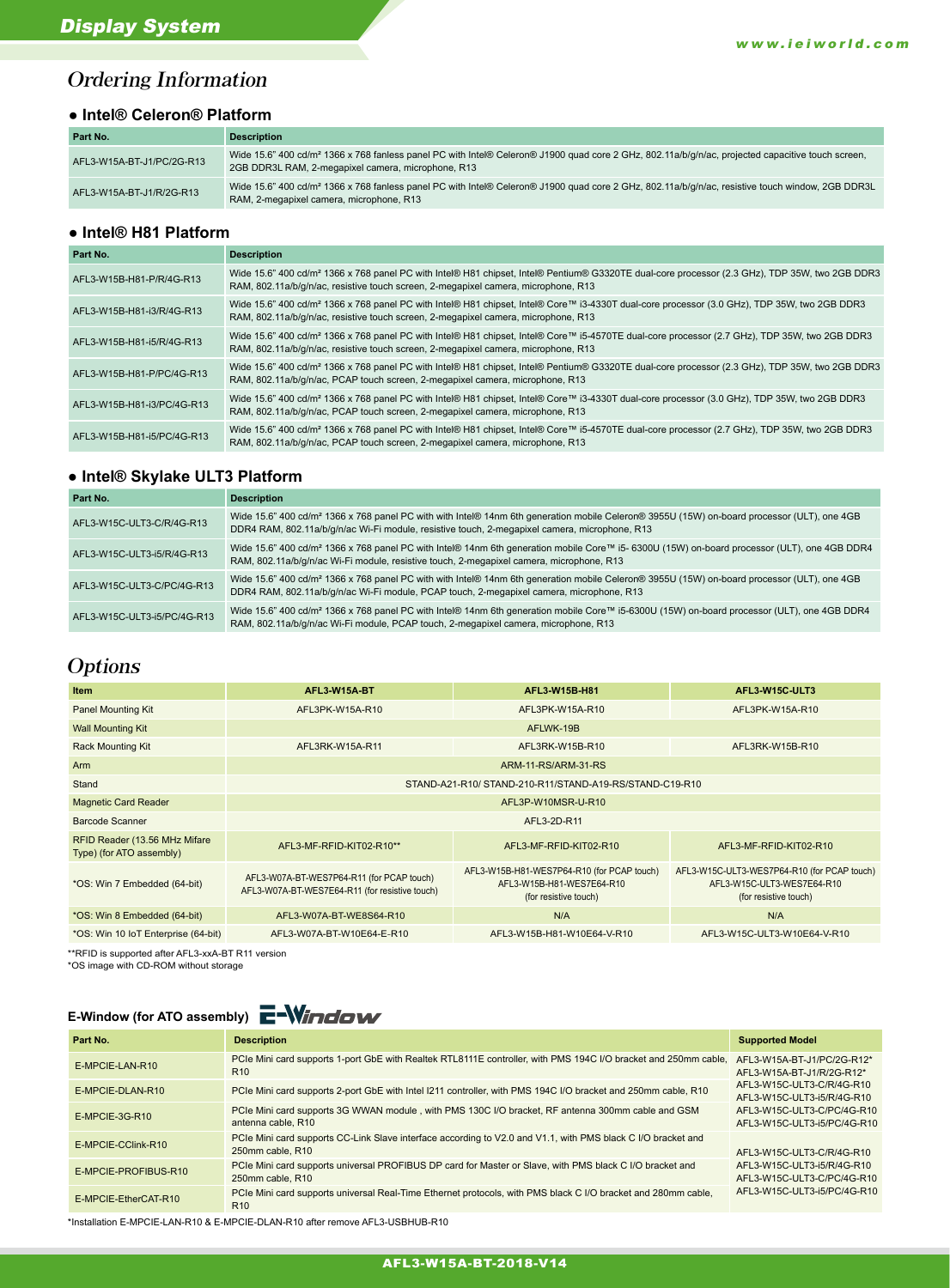### Packing List

| Item                                     | Part No.                          | $Q'$ ty        | <b>Description</b>                        |
|------------------------------------------|-----------------------------------|----------------|-------------------------------------------|
| Round head machine screw                 | 44003-020041-RS (W15A-BT/15B-H81) | $\overline{4}$ | M2*4 round head machine screw             |
| Pan head machine screw                   | 44403-040061-RS                   | $\overline{4}$ | M4*6 pan head machine screw               |
| Fix holder                               | 46003-009500-RS                   | $\overline{2}$ |                                           |
| Power cord                               | 32702-000200-100-RS               |                |                                           |
|                                          | 63040-010060-120-RS (W15A-BT)     | $\overline{1}$ | 60W; Vin: 90V~264V AC; Vout: 12VDC        |
| Power adapter                            | 63040-010096-100-RS               | $\overline{1}$ | 96W; Vin: 90V~264V AC; Vout: 12VDC        |
| RJ-45 to DB-9 COM port transfer<br>cable | 32005-000200-200-RS (W15A-BT)     |                | 300mm, 26AWG, (A) D-SUB 9 male, (B) RJ-45 |
| Touch pen                                | 43125-0002C0-00-RS                |                | Resistive touch screen only               |





## AFL3-15B-H81 Fully Integrated I/O



## AFL3-W15C-ULT3 Fully Integrated I/O